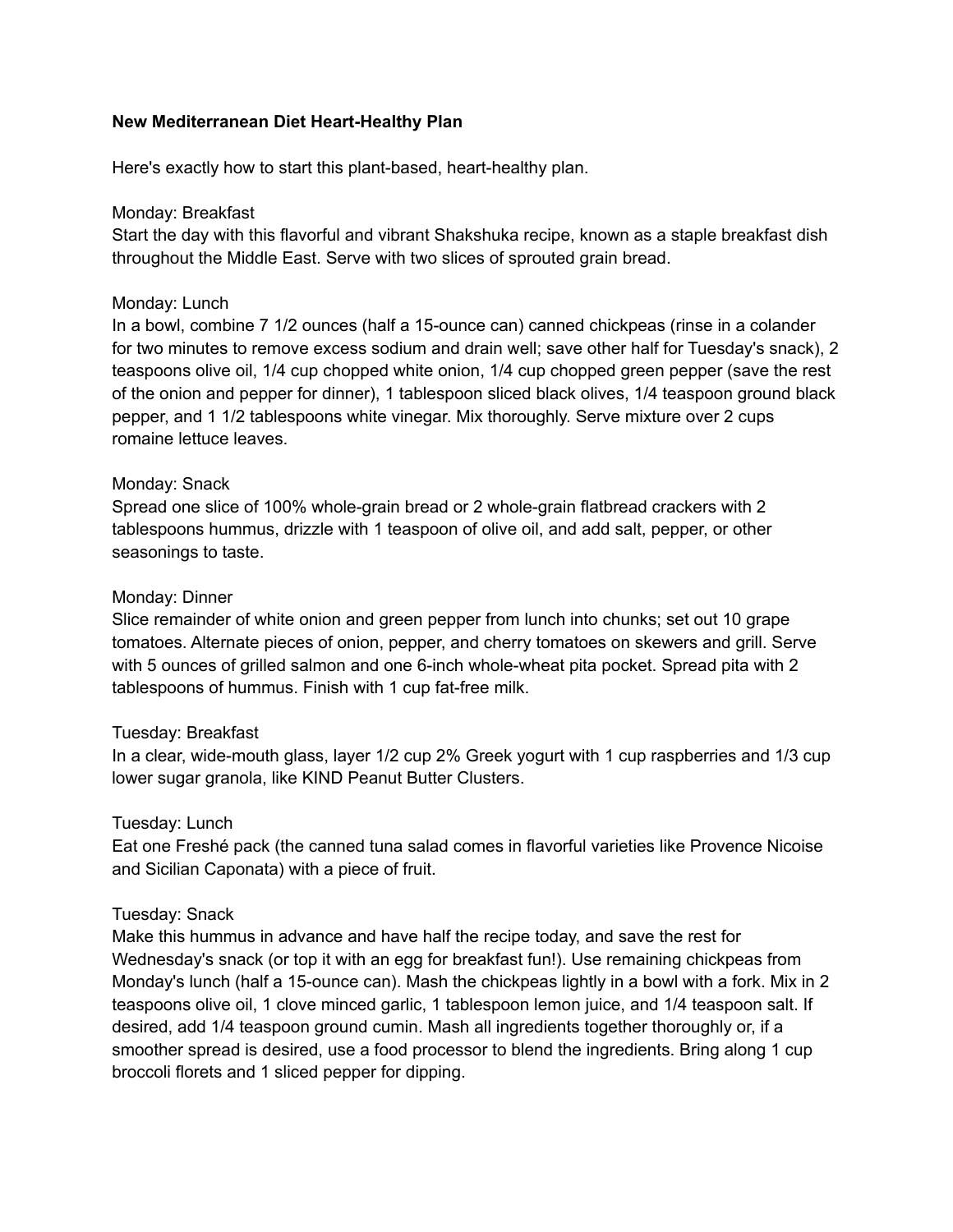### Tuesday: Dinner

Slice a 6-inch French baguette roll in half lengthwise. Sprinkle the halves with 1/4 cup shredded mozzarella cheese and bake in a toaster oven at 250 degrees for four to six minutes, until the cheese is just beginning to melt. Meanwhile, slice two large red tomatoes. Remove baguette from toaster oven, sprinkle with a little dried basil and dried oregano if desired. Top with tomato slices. For dessert, enjoy 1 ounce of dark chocolate.

## Wednesday: Breakfast

Today, make half of this Chive and Goat Cheese Frittata recipe. Serve half of the frittata now, and refrigerate the rest for Thursday dinner. Enjoy with an 8-ounce latte with skim or unsweetened soy milk.

### Wednesday: Lunch

Spread two slices of whole-wheat bread with 1/2 avocado and stuff with 3 ounces sliced turkey breast, 5 artichoke hearts, and as much sliced red pepper as you want. Serve with a cup each of baby carrots and grapes.

### Wednesday: Snack

Use remaining chickpea spread from Tuesday's snack. Bring along sliced crudité plus a 1-ounce piece of cheese.

### Wednesday: Dinner

Today, make half of this Mediterranean Grilled Sea Bass recipe and reserve half of that for Thursday lunch. Increase your vegetable intake by serving half a bag of baby arugula leaves with this meal (save the other half for Thursday). Add one ear of corn and 1 cup cooked sugar snap peas topped with 2 teaspoons butter on the side. For dessert, have one frozen fruit popsicle (about 80 calories or less).

#### Thursday: Breakfast

Make 1 cup of oatmeal (like Good Housekeeping Nutritionist Approved McCann's Irish Oatmeal) and add ½ cup milk and hot water as desired. Serve with 1 cup fresh berries and sprinkle of cinnamon. Add a drizzle of raw honey for sweetness if needed.

#### Thursday: Lunch

Serve remaining sea bass from Wednesday's dinner over the rest of the baby arugula leaves.

## Thursday: Snack

Mix 1/2 cup 0% plain, unsweetened Greek yogurt with 1 tablespoon light maple syrup and 1/4 teaspoon vanilla extract. Dip fresh crudité in this sweet, creamy dip.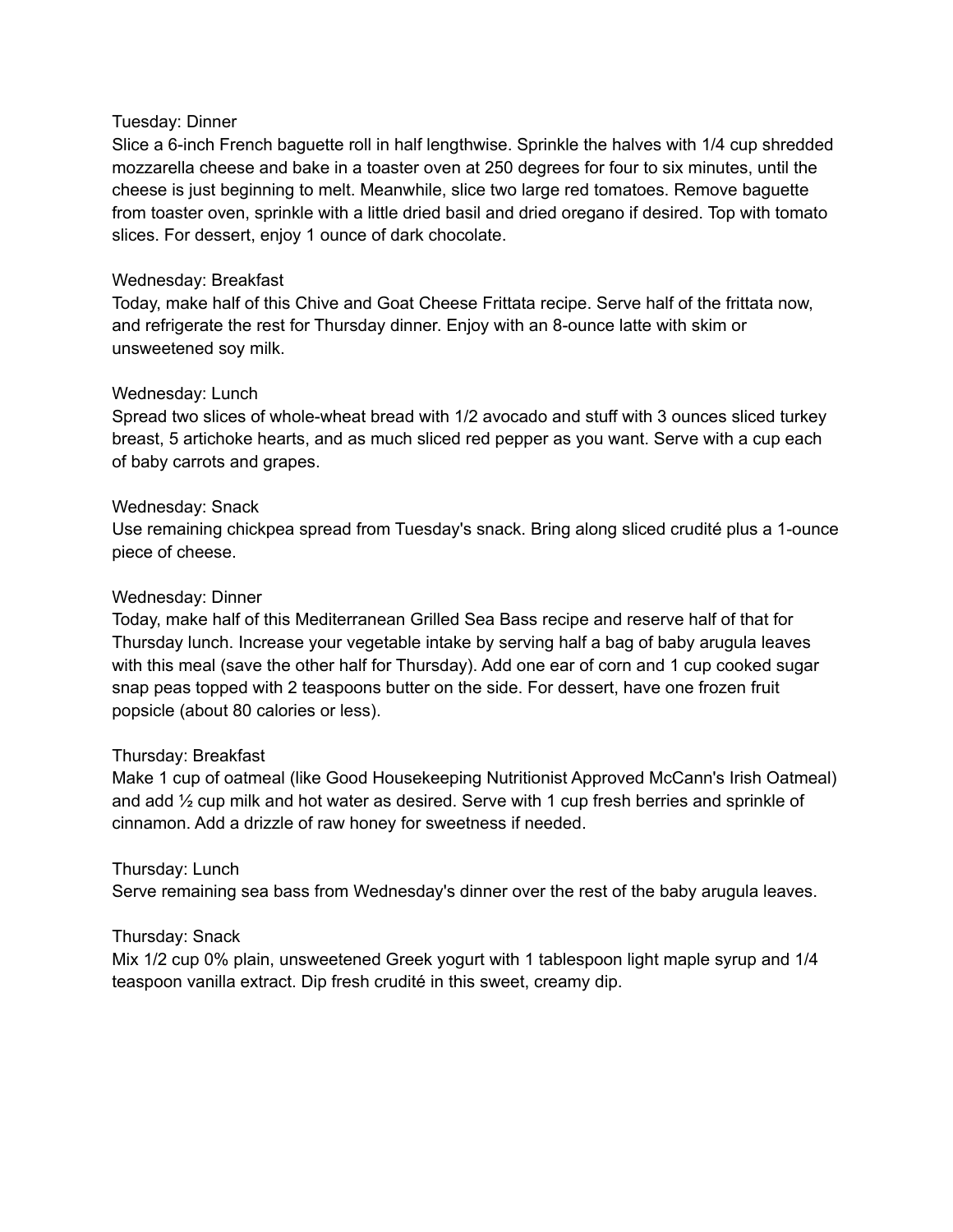### Thursday: Dinner

Have the rest of the frittata from Wednesday's breakfast. Serve with 2 cups baby spinach leaves, topped with 2 tablespoons balsamic vinegar, and 1 cup fat-free milk. Have one slice of whole-wheat toast topped with 2 teaspoons butter. For dessert, have a single-serve ice cream, like a Magnum Mini Bar.

### Friday: Breakfast

Top 2 slices of 100% whole-grain bread with 2 tablespoons of nut butter and 1/2 sliced banana. Sprinkle on a little cinnamon for extra flavor.

### Friday: Lunch

Mix together 1/2 cup 2% Greek yogurt with 1/2 finely chopped cucumber, 1/2 minced garlic clove, and a shake of salt and pepper if desired. Spread half of yogurt sauce (save remaining sauce for later use) on a 100% whole-grain sandwich (like Arnold's) or pita and eat with a cup or more of veggies.

### Friday: Snack

Munch on a 1.5-ounce bag of roasted chickpeas, like Biena Honey-Roasted Chickpea Snacks.

### Friday: Dinner

Make one fourth of this Mediterranean Sweet and Sour Chicken recipe. Serve with 1/2 cup cooked brown rice topped with 2 teaspoons butter. Enjoy with a glass of wine.

#### Saturday: Breakfast

Whip up 2 eggs any style with 1/3 sliced avocado and 1 piece 100% whole-grain bread.

#### Saturday: Lunch

Top one half of a Good Housekeeping Nutritionist Approved Green Giant Cauliflower Pizza Crust with tons of veggies (leftovers of whatever you feel like) and 1/2 cup mix of part-skim shredded cheese. Eat with a green salad (at least 2 cups) topped with 2 tablespoons of regular dressing, any variety. For dessert, have one scoop of your favorite ice cream in a plain cone.

## Saturday: Snack

Combine 1/2 fresh orange and 1/2 cup pineapple chunks (fresh or canned and drained) with 6 ounces Greek Yogurt for a fruit smoothie. Blend in a food processor or blender, dropping in ice cubes as desired.

## Saturday: Dinner

At your favorite Greek restaurant, order sauteed or grilled shrimp or salmon with an extra order of veggies. Split an app with your table and skip the bread basket. Enjoy with a glass of wine or spirit on the rocks.